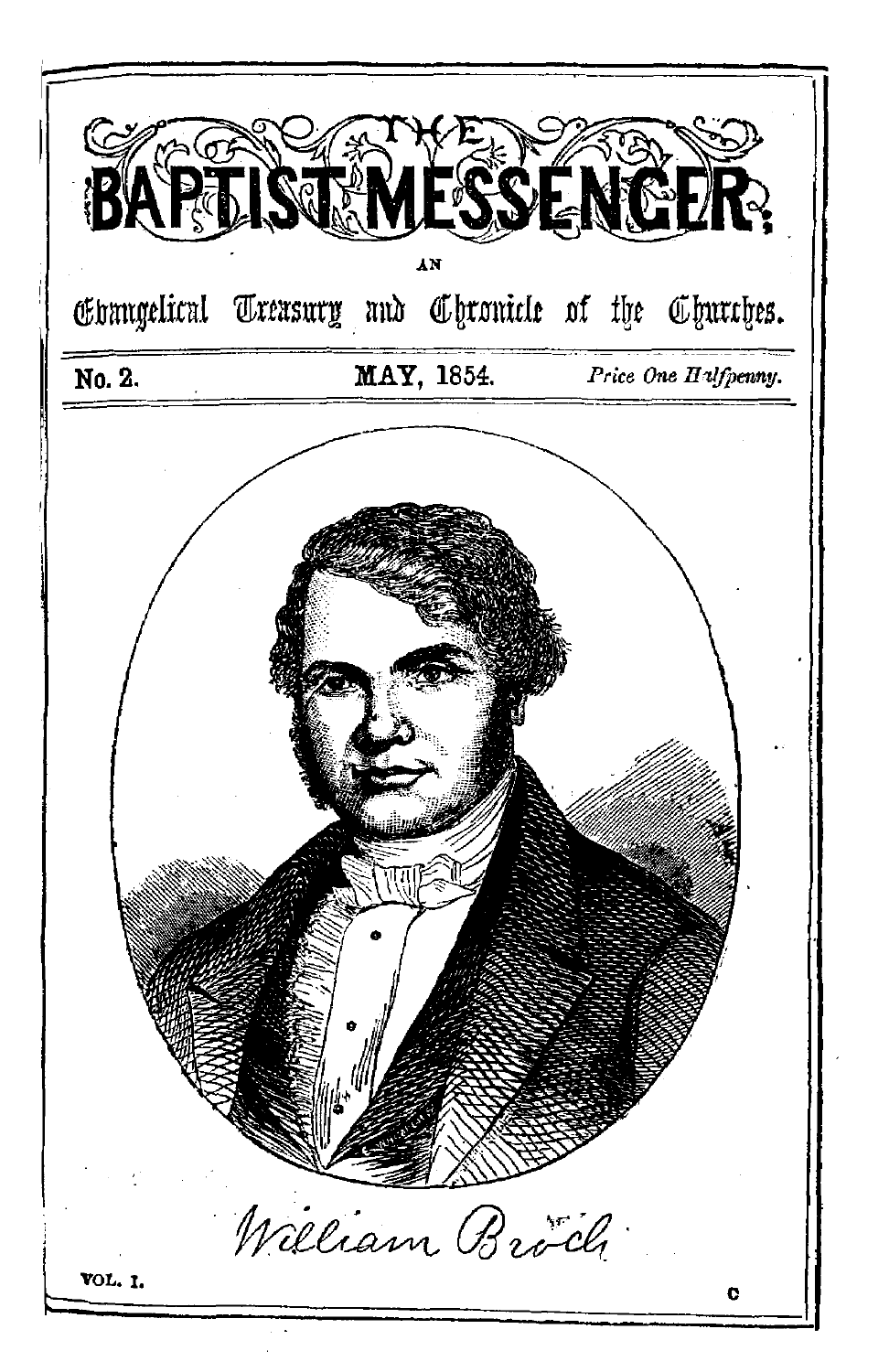| Trials for the Truth; Historic Sketches |                 |                                          |      |
|-----------------------------------------|-----------------|------------------------------------------|------|
| of Baptist Nonconformity                |                 |                                          |      |
| Power of Unconscious Influence          |                 | 23 Monthly Summary of Public Affairs  30 |      |
| Poetry :- Saviour I look to Thee        |                 | 24   Denominational Intelligence :-      |      |
|                                         | 24 <sub>1</sub> |                                          |      |
| Hugh Owen, the Pugilist, at a Church    |                 |                                          |      |
|                                         | 25 i            | Ministerial Changes                      | - 31 |
| Resurrections & Recognitions of Spring  | 26.             | Presentation Services                    | 31   |
|                                         | 28              |                                          |      |
| The World opposed to Christians         | -29-1           |                                          | 30   |
|                                         |                 |                                          |      |

### NOTICES TO CORRESPONDENTS.

On account of being so limited in space, a one crying in the wilderness," "Why should our numerous Correspondents must excuse | I labour for Christ?" "How may I glorify a formal acknowledgment. VERITAS, as Christ?" "Three Steps to Heaven," "A we are advised, is decidedly wrong. The Pire Edite Sermon," "The best of days," we are advised, is decidedly wrong. The Pire Side Sermon," "The best

A CHARMING BOOK FOR GIRLS, now publishing, to be completed in Twenty weekly numbers, price One Halfpenny, or in Five monthly parts, price 2d. LITTLE GERTY, THE LAMPLIGHTER'S FOUNDLING, A STORY of the TRUE, the BEAUTI-

FUL and the GOOD, edited by GRACE E. DALTON.

London, Benj. L. Green, 62. Paternoster Row, and sold by all booksellers.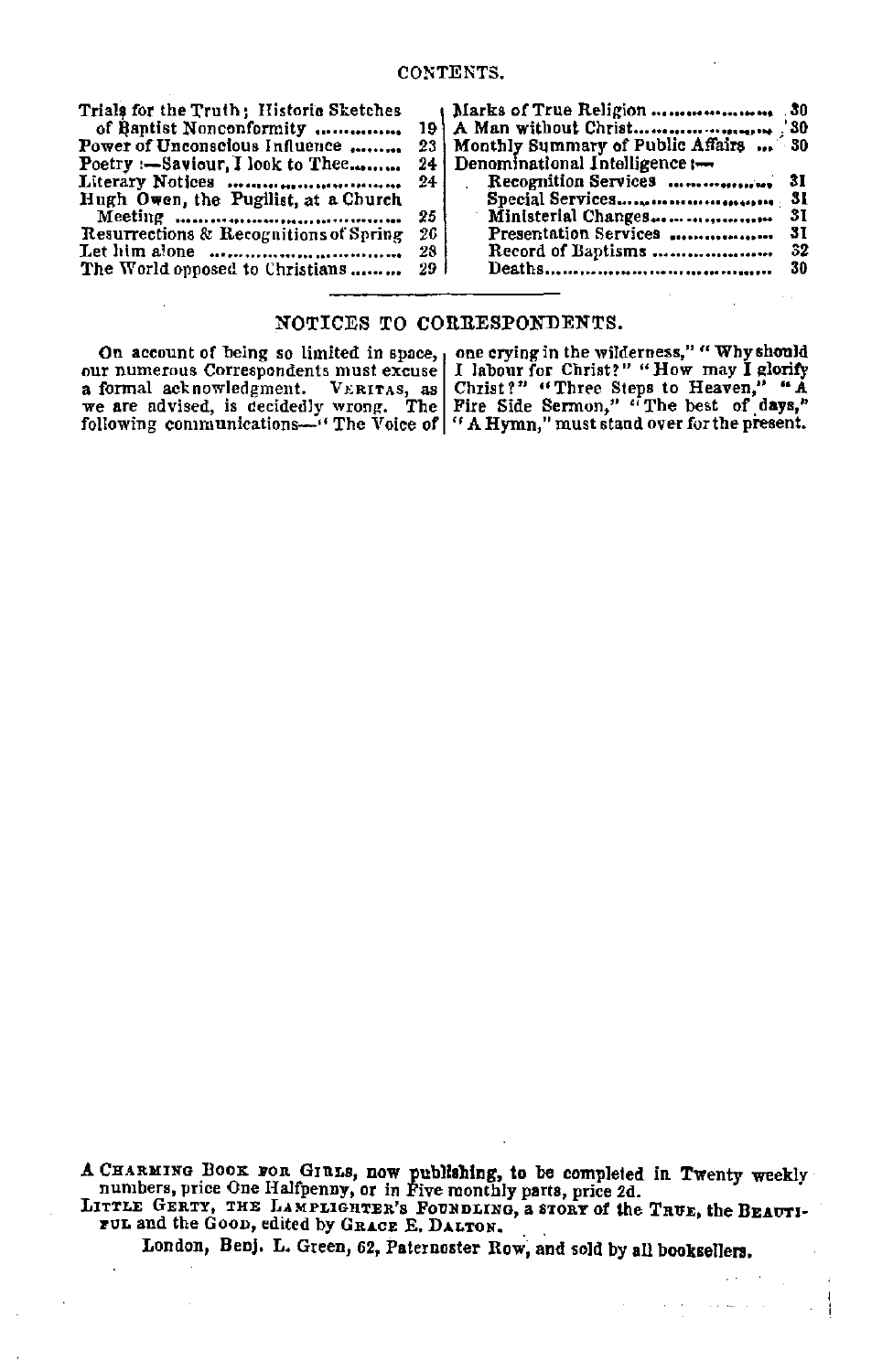## TRIALS FOR THE TRUTH; HISTORIC SKETCHES OF BAPTIST NONCONFORMITY.

### **·CH.APTER** II.-SUSPECTED HERETICS,

By means of letters which he had brought with him from England, Stephen Williamson was soon introduced to the most prominent families of the colony. The character and social position of his | asked Pynchon. father being well known, assisted in eliciting the interest of the people in his behalf. It was not long before he obtained a desirable situation in the store of Mr. Strongfaith Bates. This was a peculiar establishment. As a store, it furnished the colonists with such groceries, dry goods, and other articles for domestic purposes, as they were not supplied with from other sources. In addition to this, it was a place of exchange, or barter, where the productions of the English were exchanged for the furs, moccasons, game, and other articles brought into the settlement by the Indians. Being both the store and the "trucking house " of the colony, it was a place of public resort for the men-akind of social exchange, where were picked up all the floating items of intelligence, and where all the topics of the times were-freely discussed. It was a place of so much importance in the infant settlement, that the dignitaries in the church and state did not think it unbecoming their<br>position to visit it, and, as occasion required, to take part in conversation. **At** different times, prineiples of law, government, and religion were there fully canvassed. This furnished Stephen with the opportunity of learning more of the Puritan character and spirit than he could have acquired in any other position in the town, .

One day, when several of them, according to their usual practice, had assembled there, among whom were Endicott, Pynchon, and Dudley, three leading men in the colony, the conversa-<br>tion turned upon a subject that had occasioned considerable excitement amongst the people.

"I am somewhat suspicious," said

Endicott, in a low confidential tone of voice, "that our brother of the mill is tainted with this pestilent heresy."

"Iudeed ! what makes you think so?"

"I noticed," continued, Endicott, "that last Sabbath, when our pastor was baptizing the child of brother Aldersey, he held his head down, and refused to behold the edifying ordi**nance/'** · . .'

"We must keep our eye upon him, then, for the apostle, you know, commands us to 'mark them which.cause divisions and offences, contrary to the doctrine which ye have learned; and avoid them.'"

" And a wise command it is, too, Dudley; for unless we deal with these errorists with, a strong hand, their heresy will spread as doth a pesti-

lence.<br>"True, true," said Pynchon; "the surest way is to nip it in the,  $bnd$ -fo

crush the viper while it's young." ... Stephen, who was at the desk, making an entry. of some goods. le, had just sold, paused in his writing at hearing such language.

"I fear," said Endicott, "that we shall have more trouble with these errorists than some of us dream of,  $I$ learn that there are a number of them in different parts of the colony. We may rest assured that theywillnotkeep quiet. Their past history, as well as that of the stiff-necked Familists, shows that they are not content with holding their opinions; but, as a matter of religious. duty, they are active . in making proselytes. Their heresy is like the leprosy, very spreading and contagious. And if I could have my **way,** I would treat them as lepers were anciently  $treated-I would shut them up by them$ selves; or, if they ran. loose,  $I$  would have their heads shaved, their lips<br>covered, and oblige them, whenever any one approached them, to cry out, ' I am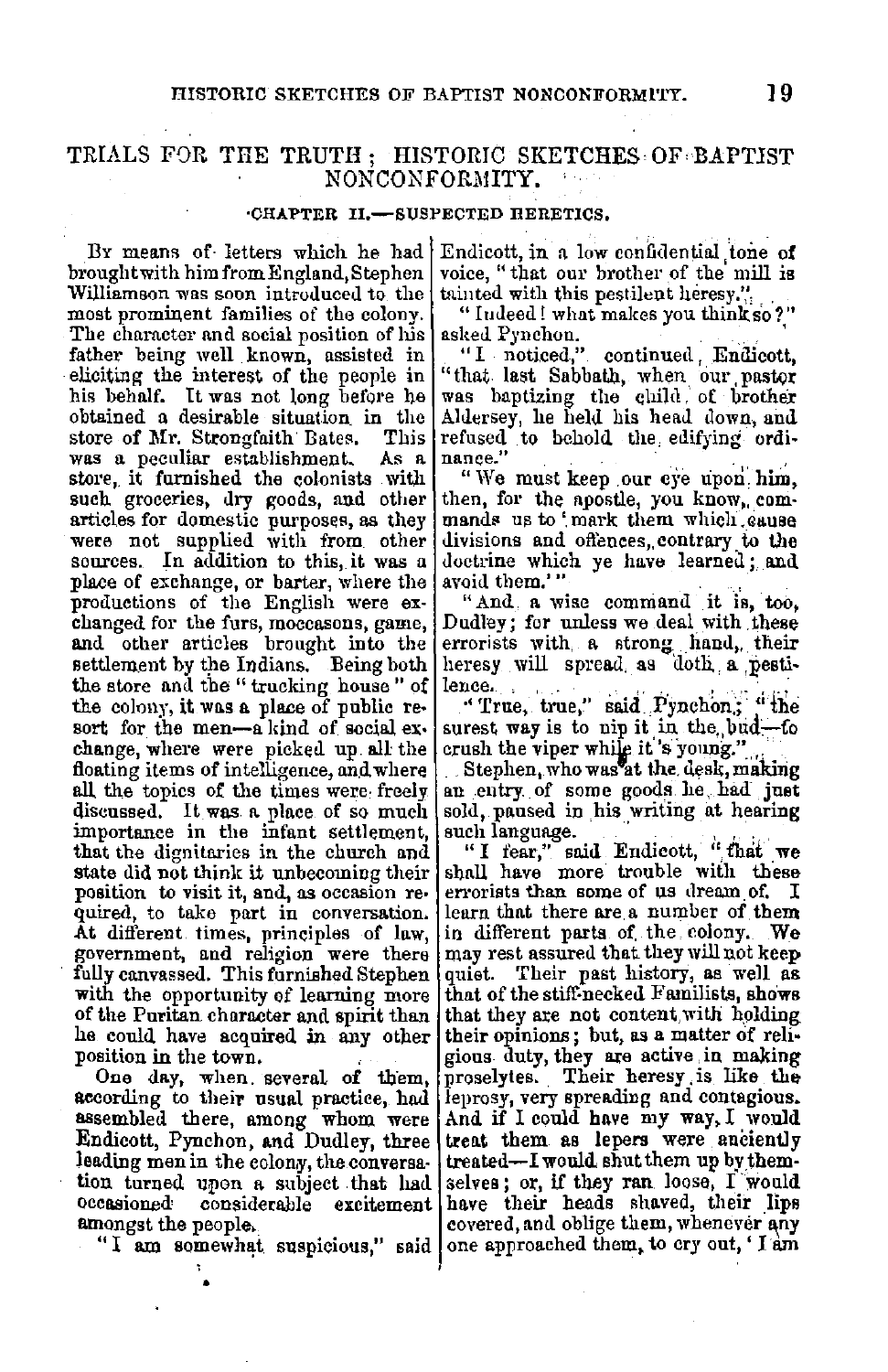unclean, unclean.' They are like pro• lific weeds in the garden of the Lord. The sooner they are rooted up, the better will it be for Zion."

"I hope," said Pynchon, "that the great Head of the church will give our godly ministers and magistrates the wisdom that cometh from above, and which is profitable to direct in every emergency."

The impression made on the mind of Stephen by this conversation was pain**ful.** It seemed to him as if he detected the spirit of Laud in the remarks he<br>had heard. If the principles which If the principles which had been expressed were to be carried out, he thought they would lead to scenes similar to those which had been acted under the direction of the archbishop. He experienced special solicitude for the suspected heretic, although he knew<br>not who it was.

"I think," said Dudley, addressing himself to Endicott, " that you had better inform the minister of your suspicions immediately, and let him, as the priest did under the Jewish law, examine the supposed lener, for you know that, under the law, if a man was suspected of having the leprosy, he was brought to the priest for examination. and if the hair of the flesh was turned white, and the plague in sight was deeper than the skin of his flesh, the priest declared it leprosy, and the man<br>manner our minister ought to have an<br>interview with our mill brother, to see<br>interview with our mill brother, to see<br>whether your suspicions are correct-whether the hair in the plague is turned white, and whether the sore is more than skin deep."

"Well," **said** Strongfaith, who had thus far been a silent, though, for special reasons, a deeply-interested listener, " suppose the sore proves to be not only skin deep, but heart and soul deepwhat then?"

"What then !" echoed Endicott, with unusual warmth; " why, let our godly Cotton, who is **a** skilful physician in treating diseased souls, administer **a**  spiritual medicine. By the application

\* **LeT. xiii. 3.** 

of a strong theological plaster he may heal the sore."<br>"But suppose the application is un-

successful; suppose the sore is irritated, and becomes inflamed by the treatment; what then?"

'·1What then?" repeated Endicott, with earnestness; "why, I would have him brought before the church and the magistrates, and treated as all heretics deserve.''

A number of customers now entered the store, who interrupted the conversa-<br>tion, and the parties separated.<br>After they had left the store, as they

were walking slowly through the street, Endicott, who was walking between the other two, said in **a** low, measured tone of voice, " Do you know whether Strongfaith Bates is well established in the truth?"

"I know nothing to the contrary,"<br>replied Pynchon, Dudley remained Dudley remained silent.

" I did not like," continued Endicott, "his questions, nor his manner of pro• pounding them. Why is he so anxious to know how the mill brother would be treated if guilty of heresy, unless he have a little of the bad leaven himself?"

" True, true," said Dudley: " and why should he have indulged the supposition that the treatment of the minister<br>would increase the difficulty, unless he was well convinced of the obstinacy of the case?"

"It would not be surprising if they had had private conferences upon the subject.''

"And, as birds of **a** feather flock together, they probably sympathize with each other."

"We must endeavour to ascertain the facts," said Pynchon, "for the question has crossed my mind, more than once, Why do those who are known to be tainted with this heresy frequent Bates's store? I should think that he had the custom of them from all the different settlements, for I have seen suspicious persons there from Weymouth,Swansea, and Lynn: and now I remember what I had forgotten-that last **week** I took up his Bible in the store, and upon opening it, found that the leaves were turned to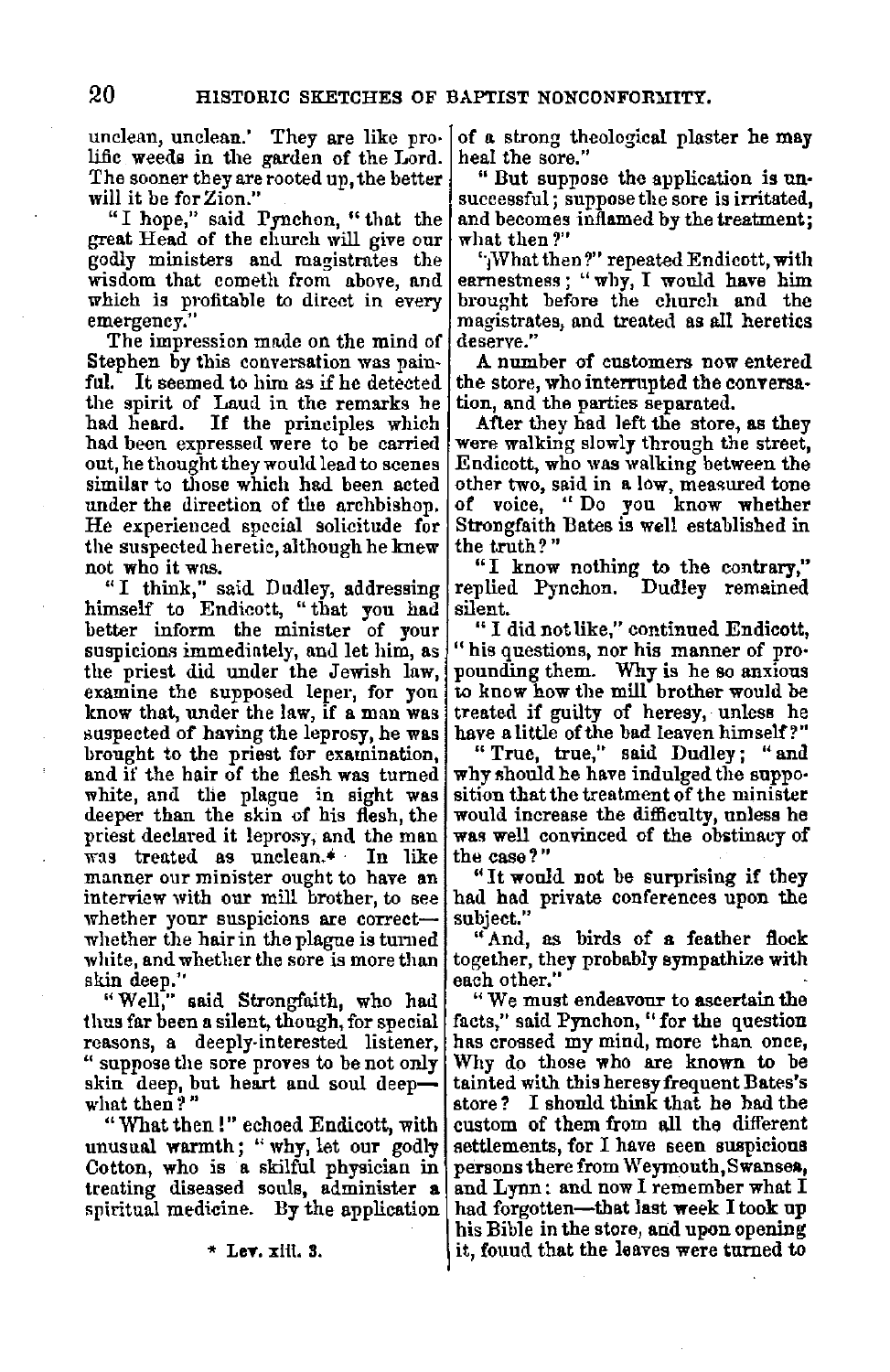several passages referring to the disputed subject."

" "Indeed!" replied Endicott, "evi-<br>dence thickens. We must be on our guard, or we shall find these errorists<br>will increase like the locusts of Egypt."

"Yes, and like them they will destroy every green thing in the garden of the Lord," added Dudley. "The evil must be prevented, and if it can be brought about in no other way, we must use an iron rod, as we did in the case of the heretical and blasphemous Gorton, and his adherents." This was said with emphasis.

The parties now reached a corner of the street, or more properly road, where they separated; each going in a different direction homeward.

#### CHAPTER III.- A NAME EXPLAINED.

AFTER the customers had been waited upon, and all had left the store, Stephen asked his employer what heresy was alluded to, in the conversation he had just heard.

"They call it Anabaptism, and those who hold to it Anabaptists; but that, I think, is a term of reproach."

"Anabaptists?" said Stephen, mu-<br>singly; "and who are they?"

"They are persons who maintain that the doctrine of infant baptism is not taught in the Scriptures-that none only but those who have repented of sin, and believed in the Lord Jesus Christ, ought to be baptized, and that the ordinance can be properly administered only by immersion."

"But why do they call them Anabaptists?" inquired Stephen, with a strong accent upon the first syllable of the word.

" As explained by our. minister, in a sermon which he preached against this people a few Sabbaths ago, the word *Anabaptism* means re-baptism, or baptism again; and it is given to them Le- cause they baptize or immerse those who have received the ordinance in

their infancy."<br>"That is," continued Stephen, "if a person who has been sprinkled in in-

fancy is afterwards convinced that that<br>was not baptism, and then upon his own profession of repentance and faith, is baptized by immersion, him they call an Anabaptist."

"Yes, precisely."•

"Do you know any of these people ? " asked Stephen.

Mr. Bates paused. He knew that these people were objects of dislike and hatred to the Puritans, and would probably be proceeded against ecclesiastically and legally, by the church and the government, and he did not wish to be quaintances, lest that fact should become public, and he be called upon to testify against them, and perhaps be officially censured himself. Although he knew that Stephen was not a member of any church, yet he was ignorant of his views upon the question at issue between that people and the standing order; he therefore carelessly remarked, in reply to his inquiry,-

" Some of them come in here occa• sionally."

" Are they timid about expressing their sentiments?"

"Not at all. I have heard them argue here with some of our church, by the hour together."

"What is their character?"

" They are honest, upright men; firm believers in the gospel of Jesus Christ;<br>conscientious; fearless, but perhaps a little too forward in making known

\* We have given, in the above conver- sation, the common opinion respecting the views of the Anabaptists. But recent re- searches into their history have shown that searches into their history have shown that<br>these popular opinions are incorrect. The Anabaptists were not, as **a** general thing, immersionlsts. Their history abounds with instances of their administering sprinkling. When they baptized by immersion, it was an exception to their general practice. They were called Ana-baptists because they denied the validity of the baptism of the Papal church, and re-sprinkled **or** baptized those who had received the ordinance at the hands of Romish priests. They were very far, therefore, from embracing the sentiments of the Baptists of the present day; and can-<br>not with the least propriety, be indentified with them,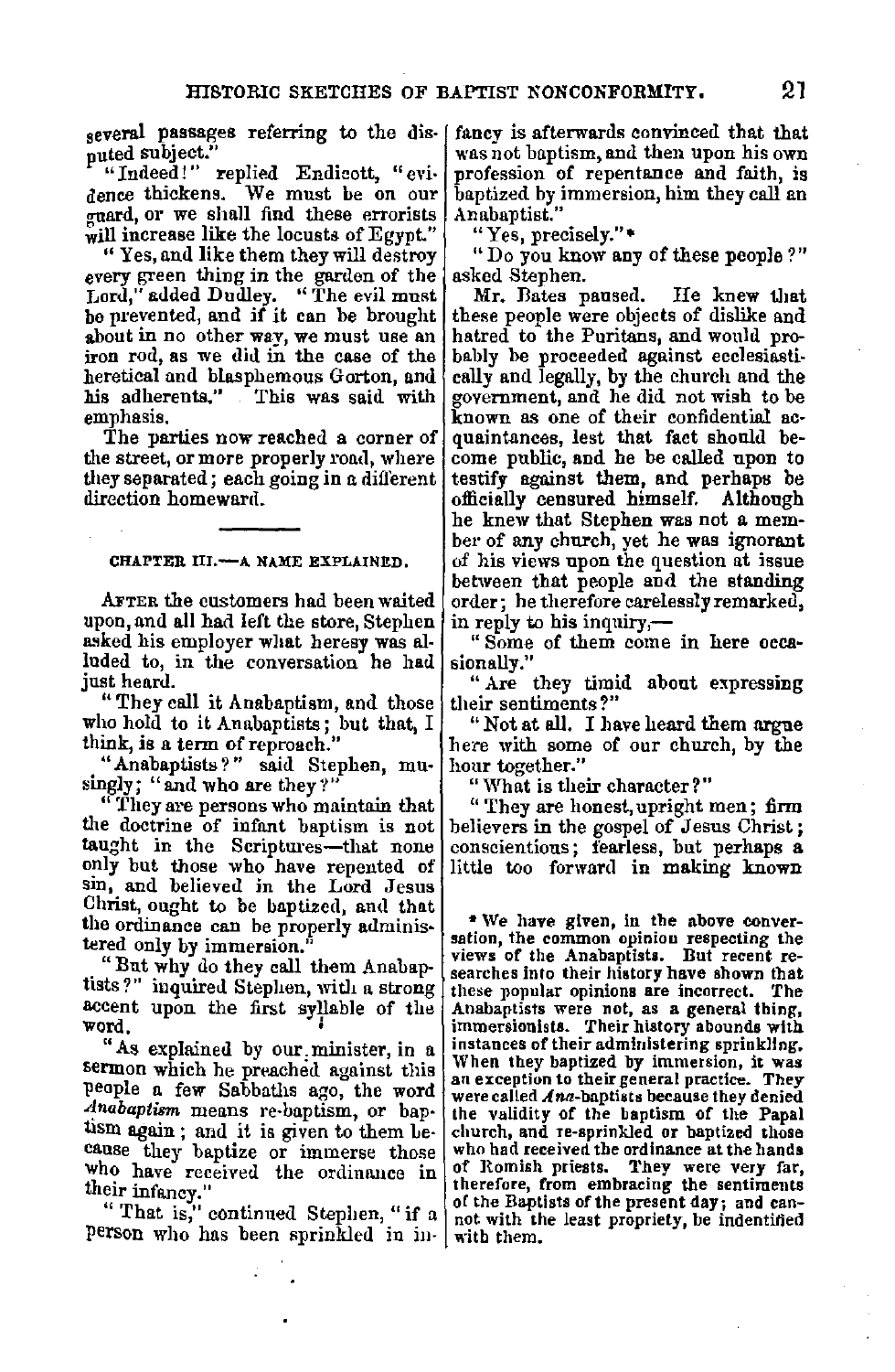their dissent from the doctrine of infant, baptism."

"Are they in danger of persecution?"

"Why, as to that, you heard what was said here a few moments ago, by those three brethren, from which you may draw an inference."

"My inference, then, is," replied<br>Stephen, instantly, "that if those three persons expressed the real spirit of the leading men of the colony, these Anabaptists will soon find themselves in hot water. I thought I could detect in their manner and tones of voice the same persecuting hate which I frequently saw the Episcopalians in my father's house exhibit towards the nonconformists. O, how much cruelty was inflicted upon them because they would not, and could not with a good conscience, comply with the despotic laws of the kingdom concerning religious matters!"

"I know all about it," replied Mr. Strongfaith Bates, "for I passed through the ordeal with my brethren, and to escape it we came to this uncivilized wilderness; settled down amid savage beasts, and more savage men, that here we might enjoy our religious opinions unmolested by government."

"And yet," said Stephen, "you are about to pursue the same course against these unoffending Baptists that you so strongly coudemn when directed against vourselves. Is this consistent?"

A slight smile lighted up the countenance of Strongfaith. He was pleased with the tenor and spirit of Stephen's remark and question, and to draw him into a more full commitment of himself he replied.-

"What do you think of it?"

"I think of it?" said he, with considerable animation: "I will tell you:" and then, speaking more deliberately, but with no less emphasis than before, he added, "If the Puritans persecute these people because of their difference of religious principle and practice, they ought for ever to keep silent respecting the cruelties themselves received from the established church at home. Their own course will justify the persecuting measures of Archbishop Laud. They

will develope a similar spirit, and be in like manner guilty of injustice and cruelty."

"Then you would have no sympathy with a church or government which should attempt to crush what they believed to be religious errors, by severe penal enactments?"

"No. I go for freedom of thought."

Mr. Bates was now relieved. He knew not but that Stephen was in sympathy with the rulers, and might become an informer, and in that case he was aware that in the course of time he would be able to make disclosures of a most important nature, as his store was the only common resort of these suspected citizens, who there expressed themselves freely. He therefore resolved to make a confidant of his clerk in religious as well as in commercial affairs, and let him know exactly how he stood. Stephen would then perceive, he thought, the best course to pursue, when any of the church or the civil officers were in the store. It would make him more attentive to what was uttered by others, and more prudent in what he said himself. He accordingly replied.-

"There are a considerable number amongst us who go for the same thing; individuals who are very free, not only to think for themselves, but also to give utterance to their thoughts. It is proper that you should know, Stephen, that these Baptists are scattered around in the different settlements, and almost all of them are my customers. They come here from Rehoboth, Swansea, and Lynn, and as I always express a tolerant spirit towards them, and manifest an interest in their welfare, they have made quite a confidant of me. Indeed, I have heard them argue so frequently upon the points at issue between them and us, that I am not so sure they are Still, I am not prepared to wrong. yield the ground. To own the truth, Stephen, I am examining the whole subject for myself. This I have never My parents believed in done before. the validity of infant baptism, and had it administered to all their children. The ministers under whose instructions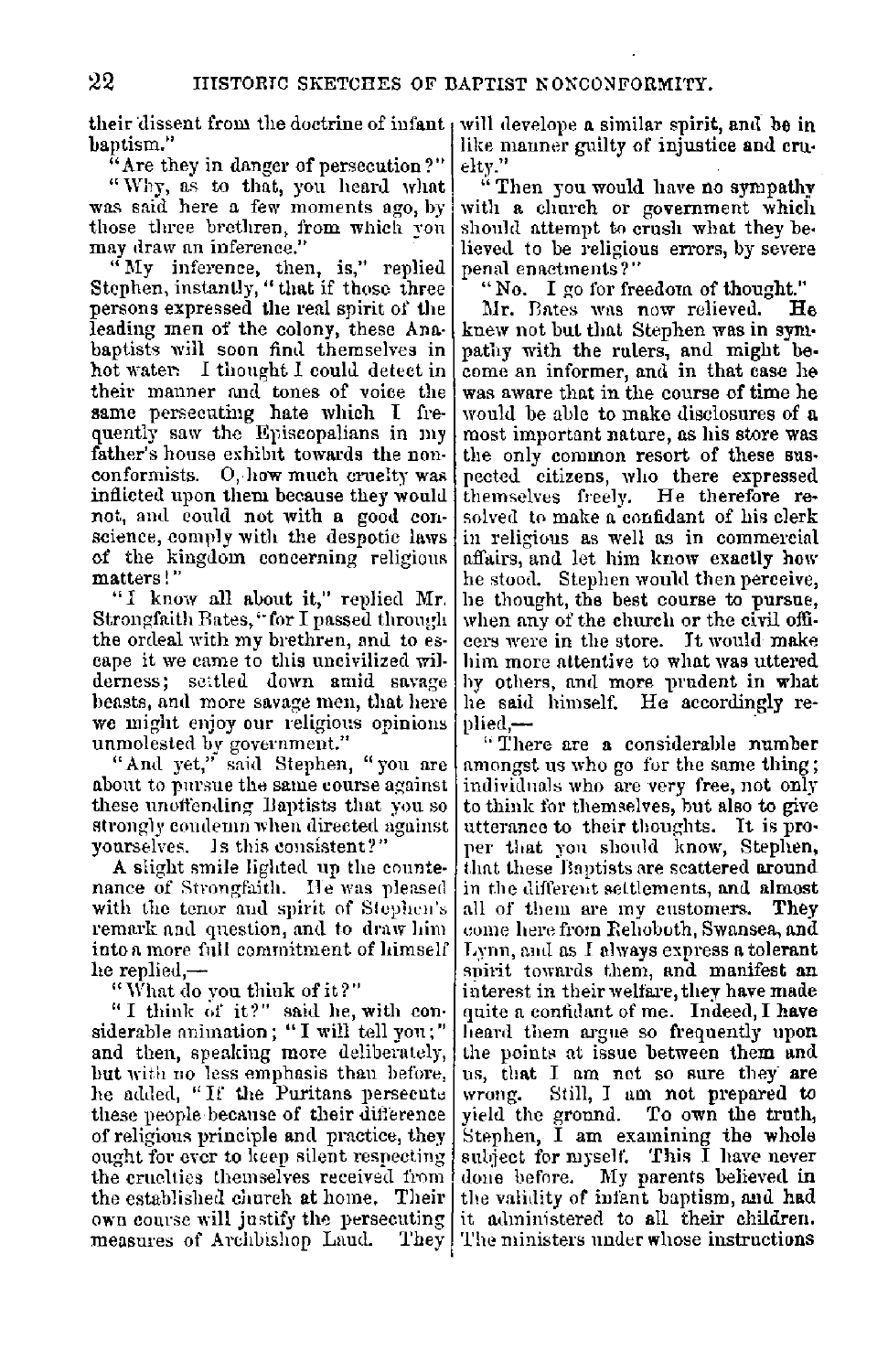I have always sat repeatedly preached | have never examined the subject for them-<br>upon its importance, I have, therefore, | selves. I have heard so much upon this upon its importance. I have, therefore,  $\vert$ 

taken it for granted, as correct. And topic recently, that my faith in infant this, I presume, is the case with many sprinkling is a little shaken, and I am others. They believe in it as a scrip- determined to settle the matter by as tural ordinance, because their parents thorough an examination of the whole and pastors have so taught them. *They* ground as I am capable of giving it."

### POWER OF UNCONSCIOUS INFLUENCE.

We unconsciously model from those l among whom we live, while they are influenced for good or evil by the character we continually present to them. Our characters in early life are shaped in the home circle. The child is ever imitating. The actions, words, and spirit, of the parent are mighty moulding forces, though child and parent may be as unconscious of them as they are of the force which binds them to the solid earth. Even after home is left, how active is this law in youth! A companion neutralizes the good effected by years of parental training, and he who bids fair to be crowned with honour is covered with ignominy and shame. It is, perhaps, only in maturer years that we become less, unconsciously, the imitators of others, but even then we see the potency of this law.

*If, then, we look at man as a religious being, and marlc his religious develop*  $ments, we see this law still at work.$ is only when the God of the Bible is worshipped and adored that man begins to assume his right position in the world in which he is placed, and to approximate to the moral likeness in which he was originally created. Fellowship with purity begets purity : communion with God, frequent and lengthened, produces in us God-likeness. "We all, with open face beholding as in a glass the glory of the Lord, are changed into the same image  $\sqrt{ }$ 

It is a law of our nature to imitate.  $\frac{1}{1}$  from glory to glory, as by the Spirit of the Lord."

> The practical deductions from this subject are obvious, as well as solemnly important. If, in our daily life, we are constantly influencing others, what a stimulating motive have to seek the Divine model, and to conform ourselves to it. While this alone can prevent us from living to injure and destroy human souls, it can alone render us mighty as preachers of righteousness. No influeuce among men, for good or evil, is so potent as *unconscious* influence-the influence of our daily character. Compared with this, the burning eloquence of an Apollo is but as the " sounding brass, or a tinkling cymbal." Men preach by a look, by intonations of voice, by the utterance of a word. Voiceless sermons are not less powerful because they are voiceless. If there are "sermons in stones, and books in running brooks," surely there are homilies in the unfoldings of character. In the moral world, as in the physical, quiet forces are the most powerful. The rolling thunder shaking the firm earth, the winged lightning scathing the forest-tree, the electric fluid shivering the seabound rock, are feeble agencies compared with the falling dew or darting sunlight. These are mighty forces, for they restore a drooping creation, and fill the world with life, beauty, and joy.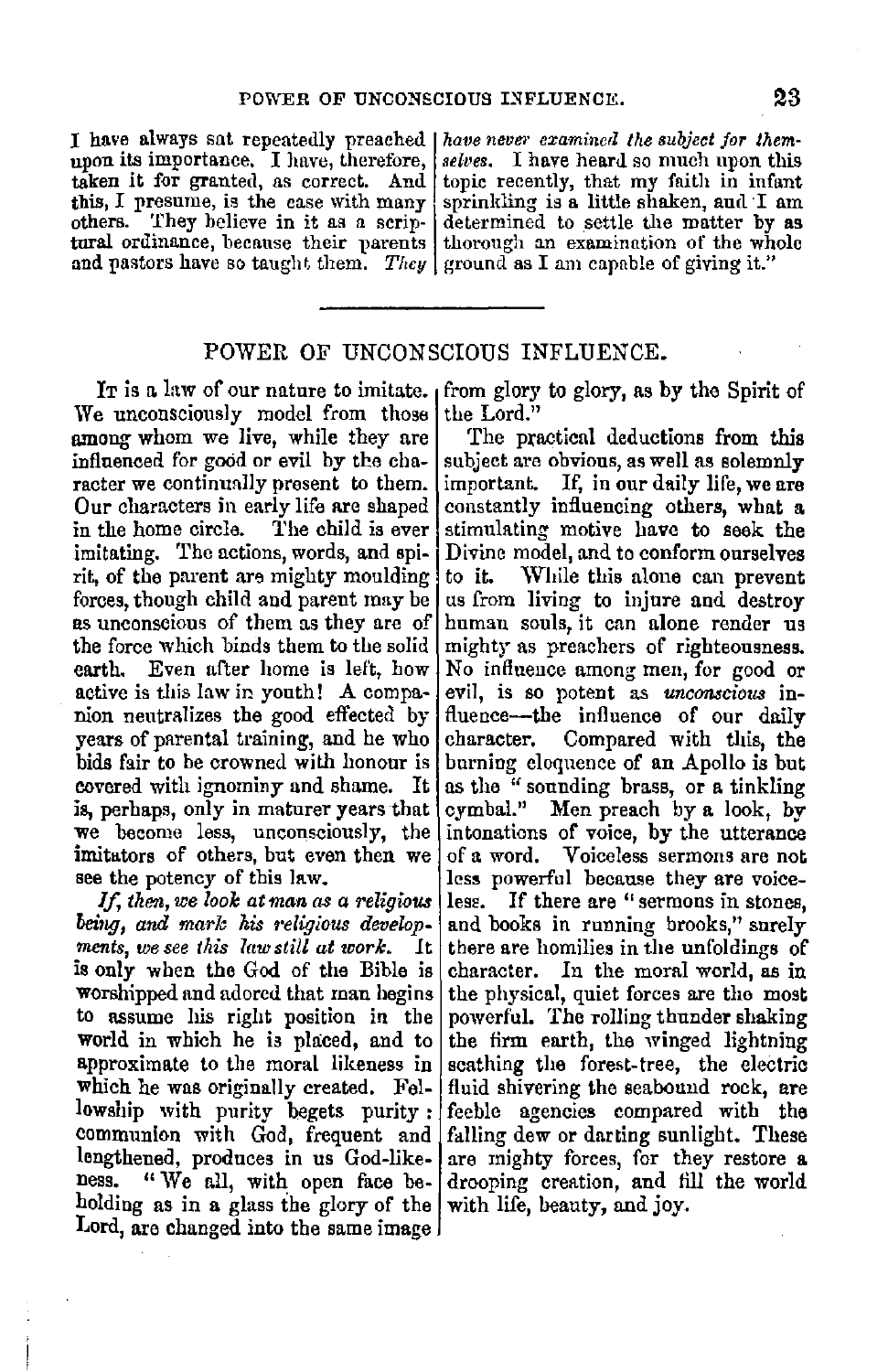## SAVIOUR, I LOOK TO THEE.

SAVIOUR, I look to Thee, Who art a sympathising friend: When hitter sorrows my heart rend. And chastening ills my steps attend-I look to Thee!

Saviour, I look to Thee: [prest, ! When neath care's ponderous burden I look around hut find no rest,

And cheering hope forsakes my breast, I look to Thee!

Saviour, I look to Thee: In pity thou wilt condescend, [bend, From thy bright throne thine ear to And needed help and succour send-

I look to Thee.

Saviour, I look to Thee : For thou wilt be my staff and stay When earthly hopes and joys decay, And friends once dear now turn away-

I look to Thee.

Saviour, I look to Thee. [side, From righteous wrath to thy pierced I flee my guilty soul to hide, And know that I am justified-I look to Thee.

Saviour, I look to Thee, When thickest shades of moral night Have veil'd my soul.  $\theta$  put to flight My gloomy fears-let there be light-I look to Thee.

Saviour, I look to Thee, When fierce temptations me **assail;**  Lest sense o'er faith should then prevail, And in the conflict I should fail, I look to Thee.

Saviour, I look to Thee: When Jordan's gloomy waves appear, I'll dread no ill, for Thou art near, Thy rod and staff my spirits cheer-I look to Thee.<br>Eunsford, Kent.

FRANCES W--.

### LITERARY NOTICES.

THE LITTLE STANDARD BEARER AND CHILDREN's TREASURY. An iilustrated Protestant magazine for the young. Lon-<br>don, J. F. Shaw. Price One Halfpenny. A monthly juvenile publication full of in-

struction and entertainment. Parents and teachers should put it in the hands of their children, by whom it will be considered a **treasure.** 

THE CHILDREN'S BIBLR AND MISSIONARY Box. An illustrated magazine for little collectors and contributors. London J. **collectors** and contributors. Londer **F.** Shaw. Three copies for a Penny.

**F.** Shaw. Three copies for **a** Penn)'. **A col1ectlo-n or intere-..ting- n1bsionary**   $stories and arecdotes, with engravings; and$ deserves a world-wide circulation.

THE TRUE AND REAL STRUGGLE, ADDED **TO THE "COMING STRUGGLE AMONG THE**  $N$ ATIONS." London, Aylott, & Co.

**As in almost every similar ease in this**  world of gaping folly, the successful piece of publishing quackery, referred to in the above title, has had many imitators and competitors. This is one, and a precious *morceaux*, it is,-as the prelude to it will testify. Here it is:--

- "The struggle is coming! tis coming they say;
	- What! not Doctor C \* \* \* \* \* \* 's come out in this way?

After given this specimen, we leave our

readers to judge for themselves **as to** its **merits.** 

THE START IN L1FE, AND How THE Boys succeenen. Edited by Grace E. Dalton, with engravings. London, B. L. Green. In weekly numbers, price One Halfpenny, 1non1hly parts, 2d.

This hook will be a universal favourite, and be read by hundreds of thousands. We know of none which is more deserving of the success which we understand has already attended its publication. Fathers, lose no time in putting it into the hands of your boys.-

THE IMMOVAELE COVENANT; from the Welsh: with music. By the Rev.D. R.<br>Pughe. London, 4, Ave Maria Lane. Price Pughe, London, 4, Ave Maria Lane. Price<br>Three-half-pence.

The words set to "Old Darby" tune, in hold music type, are given both in Welsh anti English. 'J'he •• Monument of Divine Grace," by Mr. Pughe, from which we have given an extract, may he had of the same publisher, price Twopence.

THE TABLE AND THE TURNER, or which<br>of the two is possessed; containing remarks on the pamphlets of Messrs. Close, Dibdin, Godfrey, " A Physician," and certain proposed tests, whereby to ascer-<br>tain, if possible, whether Table-turning and Table-talking is, or is not, diabolical,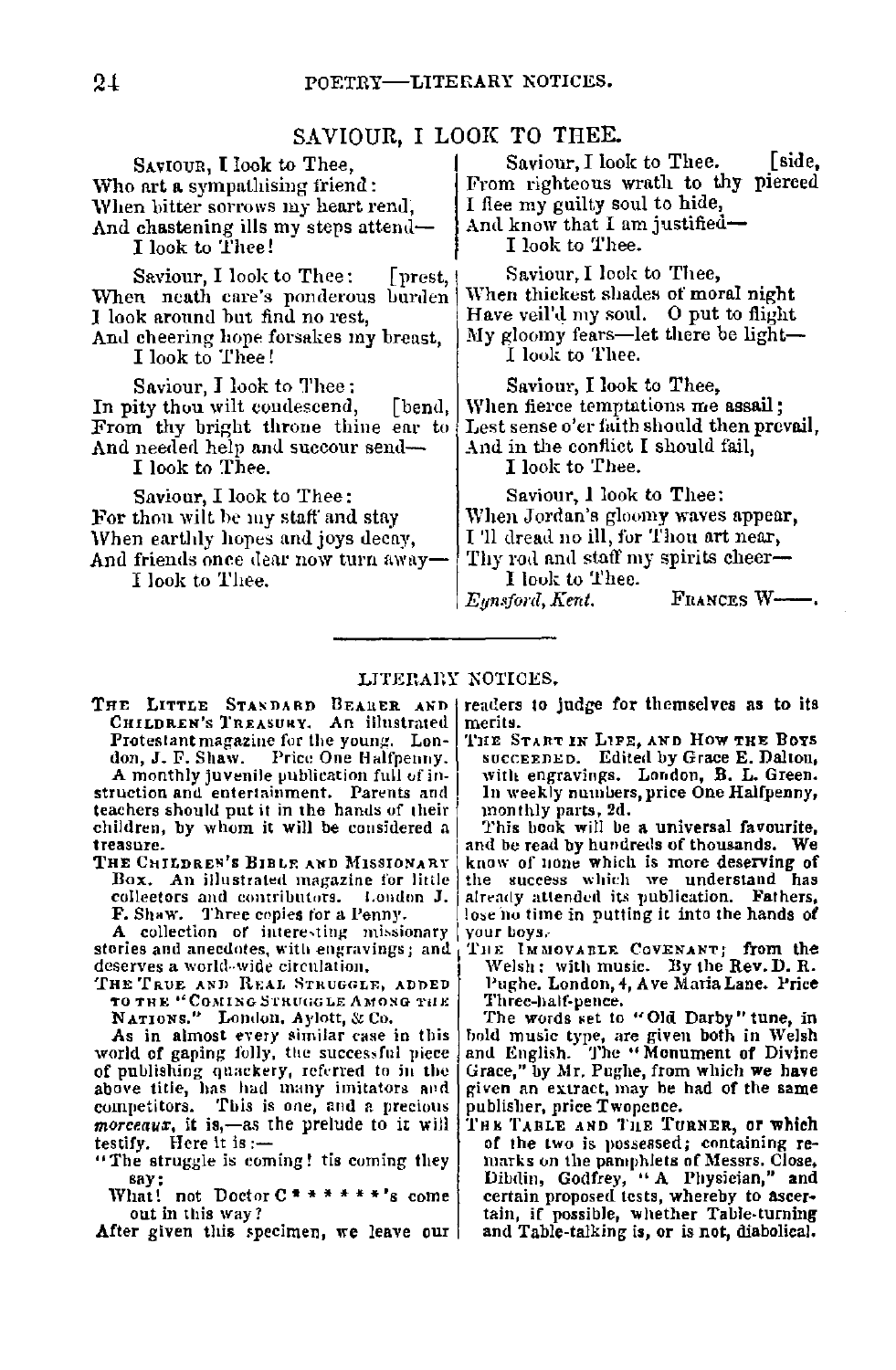By An Anxious Enquirer after Truth. London, Aylott and Co.

We heartily recommend our readers to pro-<br>cure this sixpenny-worth of common sense, on a subject which has peopled asylums with victims-caused numbers to commit suicide-has confirmed many in sceptism and infidelity, and damaged the faith of<br>others. The writer, who, modestly, assumes the name and writes in the spirit of an anxious enquirer after truth, deserves the thanks of the community at large and particularly of all Christians, for the season-<br>able and spirited manner in which he has turned the tables upon certain clerical pamphleteers.

AN EXPOSITION OF THE HOLY BIBLE. By John Gill, D.D. Six Volumes. London, Collingridge, Long Lane.

This edition of Dr. Gill's voluminous and learned " exposition" is in all respects  $a$ 

literary prodigy. 'Nine ponderous folios are, without abridgment, brought into six portable octavo volumes, containing upwards of a thousand pages eaeh, and published at one third the price our own copy cost us. Its typographical execution is not less wonderful than its cheapness and portability, for although the workmanship of raw and illiterate Irish lads, belonging to an industrial school, in a parish in the county of Waterford, it will bear comparison with the productions of any metropolitan printing establishment. Altogether it does great credit to the worthy Editor, the Rev. D. A. Doudney, curate of Bonmahon, to whose faith, perseverance, and philanthropy, the Baptist denomination and the religious public generally owe the republication of this Mammoth Exposition of the Sacred Scriptures.

### HUGH OWEN, THE PUGILIST, AT A CHURCH MEETING.

THH new candidate was then called were ungodly battles, cruel conquests, upon to relate some of his history and and to be afterwards bitterly deplored; experience, and a remarkable meeting but this latter was a holy one, and its they had. There were manifest tokens  $\{$  triumphs worked "repentance unto salthey had. There were manifest tokens triumphs worked "repentance unto sal-<br>that "the finger of God" had touched vation not to be repented of." One rethat "the finger of God" had touched vation not to be repented of." One rehim; and it is scarcely necessary to say markable circumstance that occurred at that, long before he finished his tale, this meeting must not be omitted. that, long before he finished his tale, this meeting must not be omitted.<br>he had won his way to every bosom There was a brother present who had he had won his way to every bosom There was a brother present who had present. To describe the feelings of several times been engaged in almost those who had been his companions in mortal combat with Hugh Owen. For  $sin$ , while he related his experience, is instance, one Sabbath evening some sin, while he related his experience, is instance, one Sabbath evening some impossible. The tears that streamed years before, they quarrelled; and, as from their eves—as if God had found usual, hied away to a neighbouring out their iniquity a second time—were in the depth of night, to settle the dis-<br>the best exponents of the mingled joy pute by brute force. This was so much and sorrow that now strove for the mas-  $a$  "labour of love" to Hugh that he tery within them. Pause we here for a jumped over the gates and hedges, while tery within them. Pause we here for a jumped over the gates and hedges, while moment to mark—"What hath God his less enthusiastic opponent followed moment to mark-" What hath God wrought!" The spiritual battles are wrought!" The spiritual battles are  $|\text{him}$  as fast as he could. Having reached more effective than the natural ones; the place, the preliminaries of stripping, and Hugh Owen seemed born to triumph  $|\&c_n\rangle$  commenced: Hug In both. In many a brutal conflict he and impatient to gratify his darling prohad conquered some of these weeping pensity (rather than from feelings of friends before by the rigour and hardi- revenge) began to inflict his heavy ness of his body; and now at the Church blows on the other while in the act of meeting, he subdued them more sig- divesting himself of his shirt, and when nally by the accents of "godly sorrow," his hands and head were entangled in and the tenderness of a broken heart, it. A long and desperate struggle enand the tenderness of a brokeu heart. it. A long and desperate struggle en-<br>In the one field he had cruelly caused sued. But on the Church meeting the blood to stream from wounds of night, behold these slaughtering antaghis own infliction; but in the other his onists embracing each other in peace strokes went deeper, and caused tears and love! What will not divine grace

and to be afterwards bitterly deplored; several times been engaged in almost usual, hied away to a neighbouring field, pute by brute force. This was so much &c., commenced: Hugh soon finished; to stream from their eyes. The former do when once it fairly begins to deal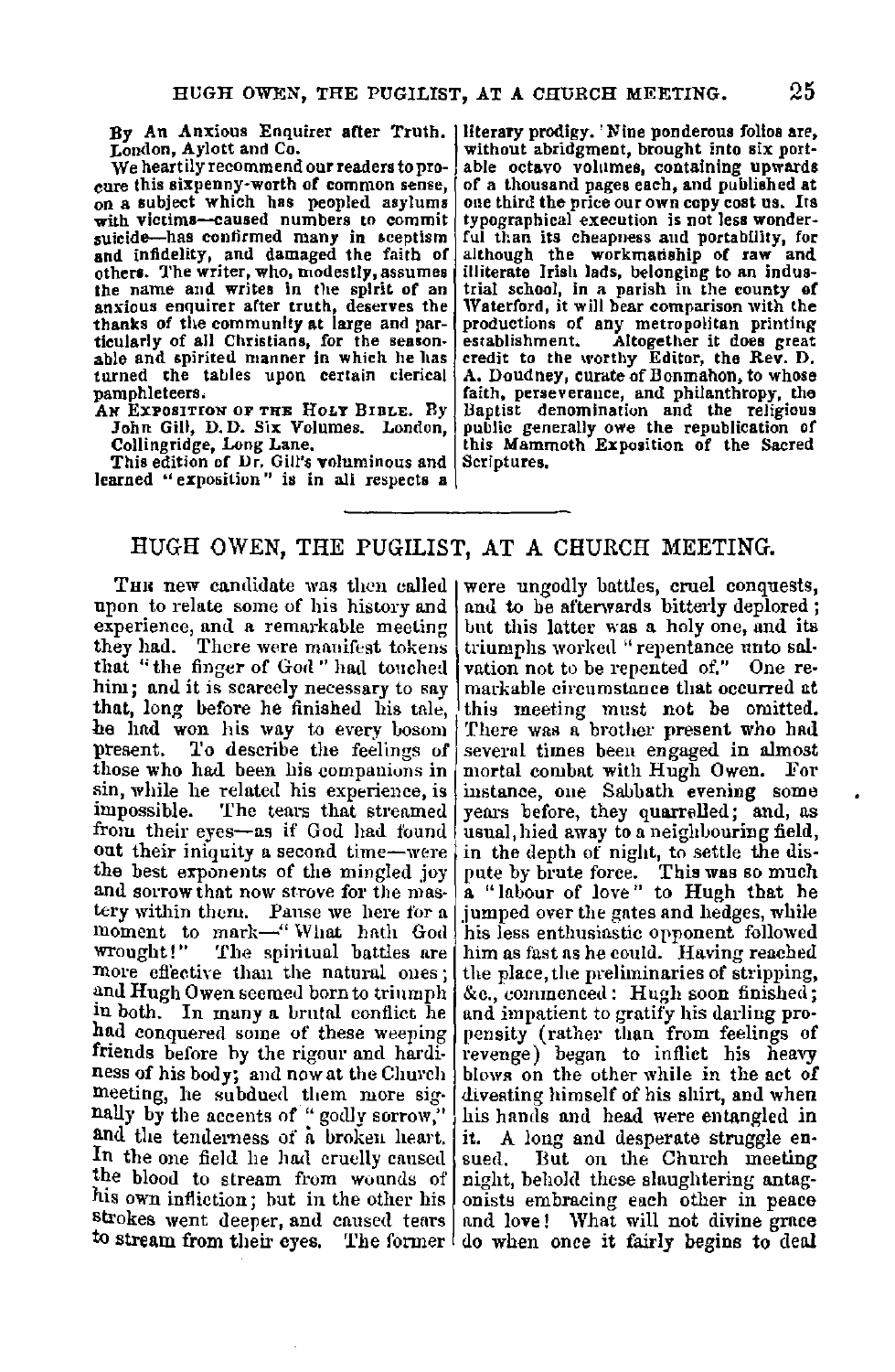with the hearts of men! Of a truth "God is able even of *these stones* to raise up children unto Abraham"-

### "To change these Lions into Lambs-These Vultures into Doves."

At this meeting the brother above-men-<br>tioned, and who had been for some time a member, was requested to speak a word to the new inquirer; and the following is a specimen of the conversa-<br>tion :-

" Well, *Hukin* dear, I am glad to see you here. We have been sinning much | together."

"Yes, yes, *Jack* dear," replied *Hukin*. the Church.

" I hope we shall yet worship together," said *Jack.* 

"Amen for ever," responded *Hukin.* 

"We have been cursing and swearing together; I hope we shall yet be praying and praising together," added *Jack,* 

"Amen, Amen," rejoined *Hukin,* with earnest emphasis; and so they con- tinued for a considerable time.

Having given him counsels and directions suitable to his situation, and<br>especially in reference to the new temptations that would heset him as the result of his joining religion, he was cordially welcomed into the bosom of

# RESURRECTIONS AND RECOGNITIONS OF SPRING. BY EDWARD HITCHCOCK, D.D., LL.D.

spring to recognize the plants and ani- says, that " God giveth to every seed mals emerging from the grave of winter, his own body," and that so it will be as the same in kind with those that with the resurrection of the dead, every flourished in the previous year? It is naturalist feels sure that there will simply by their specific identity, which exist also, such marks of identity besimply by their specific identity, which has been preserved through all the tween the natural and the spiritual changes and rigours of winter. Just body, as will enable those familiar with changes and rigours of winter. Just body, as will enable those familiar with so does the Bible describe the specific the one to recognize the other. I pretend character of man, and by parity of not, indeed, to describe how that spereason that of individuals, as being un- cific identity can be preserved, amid harmed by the mechanical and chemical the decompositions of the grave: espechanges consequent upon death. We cially when I know that "flesh and may expect, therefore, to be able at the blood cannot inherit the kingdom of resurrection, to distinguish those whom  $God$ ." But I do know, that the spewe do the plants and animals of spring.  $\vert$  mals are maintained in this world **It** is strange, indeed, apart from this under changes perhaps equally great: doctrine of the preservation of specific and when Jehovah declares, that so it identity, how theologians could ever shall be in the resurrection of the dead, have doubted whether men would be I joyfully acquiesce in the doctrine, beable to recognize one another in the cause I know that infinite power can eternal world : for they all admit that accomplish that which infinite wisdom memory will remain, and some means determines. of intercommunication be possessed, at  $\parallel$  1 come, then, with my heart full of least as certain as on earth. How then  $\vert$  this consoling doctrine, to pour it into could individuals be prevented from learning to recognize one another, even  $\vert$  of us have not sometimes been afflicted

WHAT is it that enables us in the identity be lost? But when the apostle his own body," and that so it will be the one, to recognize the other. I pretend we have known on earth, as readily as cific characteristics of plants and ani-

though every evidence of corporeal in the removal of those whose forms the bosoms of the afflicted. And who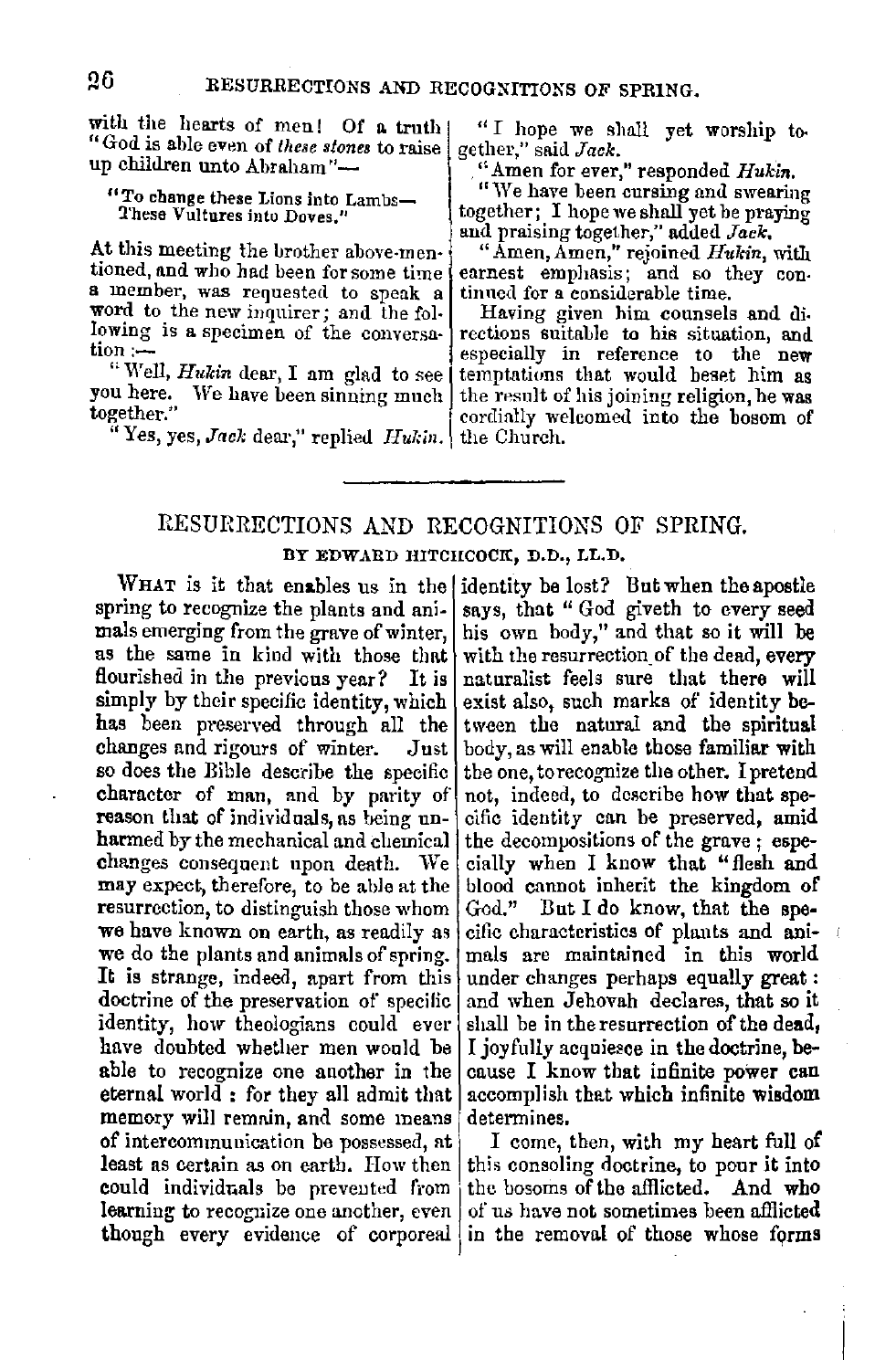membered with the deepest interest? those who gave you being, and who We have called in the aid, it may be, trained you up for heaven, and they of painting and photography, to em-<br>halm their features, and the expression balm their features, and the expression be your guides and companions amid which the workings of the soul within the wonders of the New Jerusalem. gave to the countenance. And how There likewise shall the brother, from<br>deep was our anguish, when we last whom death has torn an affectionate deep was our anguish, when we last whom death lias torn an affectionate looked upon them, although death had brother or sister, and the sister, who looked upon them, although death had marred their countenances, as we saw has often wept over a departed brother· the grave closing over their remains. or sister, find them again, radiant with But if they were the true disciples of heavenly glory, yet retaining the **traces**  Christ, they shall be restored to us in of their earthly character. And whatthe resurrection morning, and we shall ever Christian weeps over the memory recognize them amid the millions, who of a Christian friend, let him wipe away then awake from the grave, as we now his tears, and prepare to meet **that**  recognize the plants and animals of friend, when the graves have given up spring. There shall be a characteristic their dead, with a body like unto something in their spiritual bodies, Christ's, yet fashioned so as to make it that will lead us at once, and with only a transmuted and glorified natural that will lead us' at once, and with exulting joy, to fly to their embrace. Fathers and mothers, who have been links that bind the natural to the called to yield to the demands of death spiritual, the mortal to the immortal. called to yield to the demands of death a darling and pious child, while yet  $\vert 0$ , blessed season of recognition and the dew and the beauty of youth were joy begun! How will it wipe away in fresh upon him, go forth at the shout a monent every Christian monener's of the archangel, and you shall find tears, and restore to him his departed that ehild, glowing, indeed, with celes- friends, and bring them all together in tial beauty and glory, yet retaining the presence of their common Lord, **to**  something of that same expression enjoy his smiles, and the delightful inwhich has stamped his image so deeply tercourse of one another, with no fear on your heart. And thou, disconsolate of disastrous change or separation **for**  man, from whom death has taken the ever and ever. Surrounded as we are, wife of your youth, go thou forth at the  $|mv|$  Christian friends, by the resurrecsame signal and you shall at once tions of spring, let us look upon the distinguish her too, amid ascending thousand forms of life and beauty that millions, and become her everlasting meet us from day to day, as symbolizacompanion, in that world where they tions of that nobler resurrection, when " neither marry nor are given in mar- forms a thousand times dearer shall riage, but are as tho angels of God." start into life from a deeper winter, The lonely widow too, let her come, and and put on a verdure that will never she shall recognize that countenance, decay, and a glory that will never fade. which a noble soul and generous affec- 0, that this bright hope might stimution have made indelible on her heart, late us so to live and to labour, that as once her husband and protector, nor not only ourselves, but all whom we as once her husband and protector, nor shall any power be able again to tear love on earth, shall come forth at the him from her side; but the holy joys resurrection of the just, purified from of eternity shall be donbly sweet, be- the stains and sins of earth, and ripe cause enjoyed together. Children of for the perfect holiness and happiness beloved Christian parents, come ye, also, of heaven!

and features have been ever since re- and rush again into the embrace of membered with the deepest interest? those who gave you being, and who trained you up for heaven, and they shall take you by the hand, and still the wonders of the New Jerusalem.<sup>•</sup> of a Christian friend, let him wipe away their dead, with a body like unto body, recognized by one of those golden a moment every Christian mourner's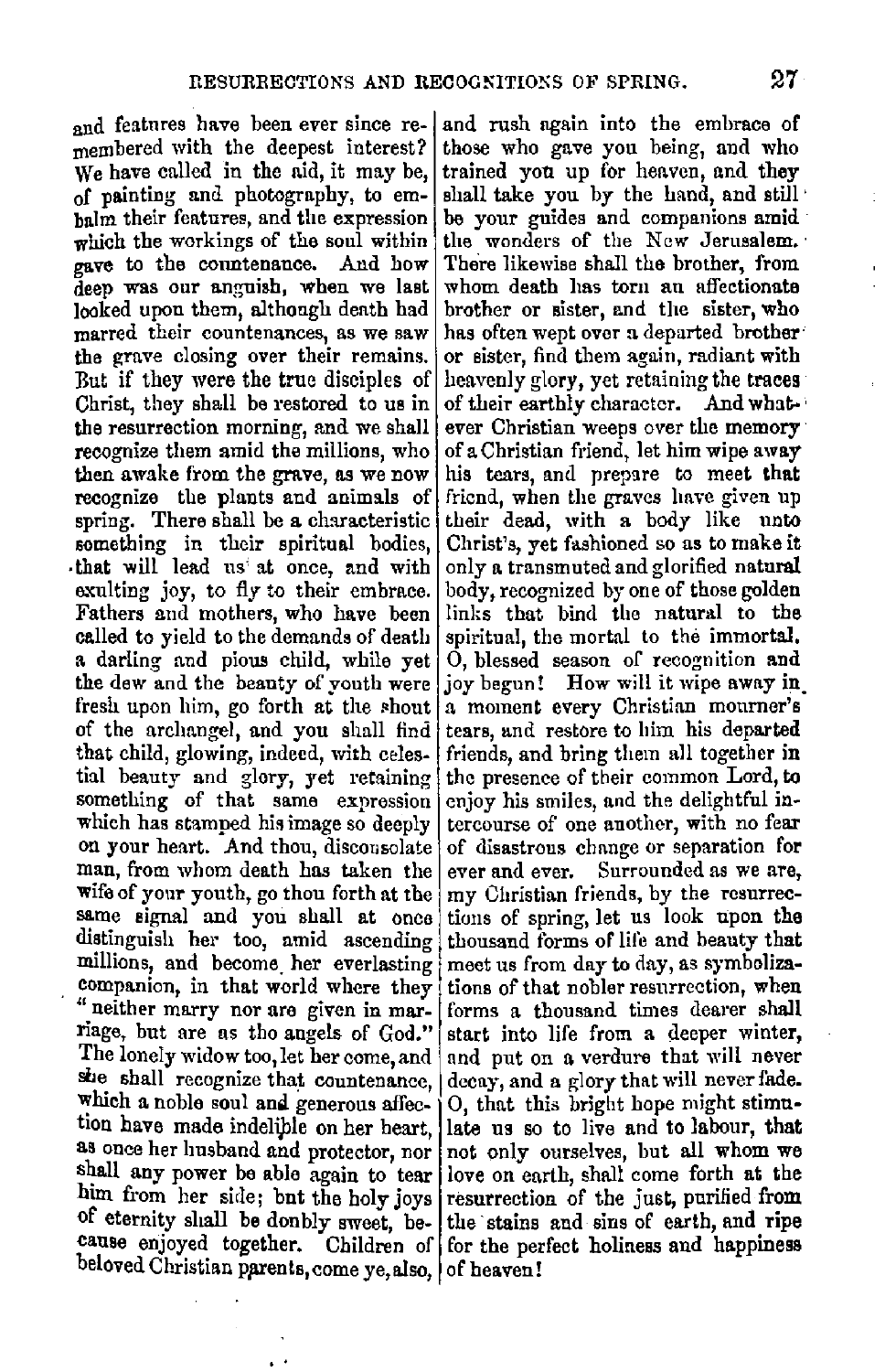## LET HIM ALONE.

THOSE judgments of God which dreams that in achieving this, he has me silently, and, in a sense, invisi- become an object of one of God's come silently, and, in a sense, invisi- become an object of one of God's bly, are the most terrible in their fiercest inflictions. Many living men bly, are the most terrible in their effects.

anything else than judgments to those or no dread of the future; rise in the who bear their infliction. They are morning and lie down at night as who bear their infliction. They are morning and lie down at night as neither startling nor terrible, but in-<br>thoughtless of God as if there were no neither startling nor terrible, but in-<br>sidious and silent. They fall upon the sinner with fearful effect, and yet are neither felt nor dreaded. They may be called the "let alone" judg- divine mandate, "Let them alone," the ments, in which the sinner is given up  $\lfloor$  Holy Spirit withholds his influence: ments, in which the sinner is given up<br>to his own unbelief and hardness of to his own unbelief and hardness of the means of grace have no power<br>heart, by the withdrawal of all coun-over them; nay, they themselves, by teracting divine influences. He comes keeping aloof from the pious, by ab-<br>into the very state which he has most senting themselves from the house of into the very state which he has most senting themselves from the house of earnestly coveted, and yet in obtain- $|$  God, and by stubbornly refusing to ing his wish, he has secured his ruin. read or hear anything calculated to God has often expostulated with  $\lim$ ; arouse their slumbering consciences, conscience has faithfully admonished confirm God's judgments against their him; truth has made its appeals to his own souls. In the sight of God, and understanding: the instruction and holy angels, and men, no condition is understanding ; the instruction and example of the pious have endeavoured more terrible than that with which to influence him, and against all these they seem so well satisfied. The has struggled, until God has said, longer its continuance, the less prohe has struggled, until God has said, "Let him alone." What ! does  $God$  spect of their escape from it. They sav. Let him have his own way ? Let become more hardened, less susceptible say, Let him have his own way ? Let become more hardened, less susceptible no further effort be made to restrain of every saying influence, and go no further effort be made to restrain of every saving influence, and go him? It is even so. He wishes to onward filling up the measure of their make the world his idol; let it be ac- iniquity. Their career, however, is cording ito his desire. He wishes to necessarily brief. They awake at cording ito his desire. He wishes to induige the lusts of the flesh without last; perhaps in this life, just in time restraint; let him have his indulgence. to anticipate the ruin that awaits them, He wishes to discredit the gospel, and  $|$  and which they are unable to avertsubstitute in its place the false maxims perhaps not until that ruin actually of the world ; let his mind be per- seizes upon them with a grasp never verted that he may believe a lie.  $\overline{He}$  to be unloosed. desires to be wholly unconcerned The fate of such should be admoniabout his soul's welfare and his future tory to the young, who are now destiny; let nothing trouble him on struggling to free themselves from these subjects. He has his wish; he religious restraint. Little do they prides himself in his liberty; he affects understand what they are aiming at. pity for those who have not escaped Their success will be their ruin. from the restraints of religion, or the Should God take them at their word, scruples of conscience, and little and suffer them to harden their heart,

ects.  $\begin{cases} \n \text{are in precisely this condition.} \n \end{cases}$  They<br>There is a class of judgments, which, deny themselves no gratification: have There is a class of judgments, which, deny themselves no gratification; have in their outward aspect, appear like no misgivings of conscience; feel little no misgivings of conscience; feel little or no dread of the future; rise in the God; flatter themselves that all is well, when, in fact, they are on the verge of hell. In obedience to the divine mandate, "Let them alone," the over them; nay, they themselves, by God, and by stubbornly refusing to onward filling up the measure of their<br>iniquity. Their career, however, is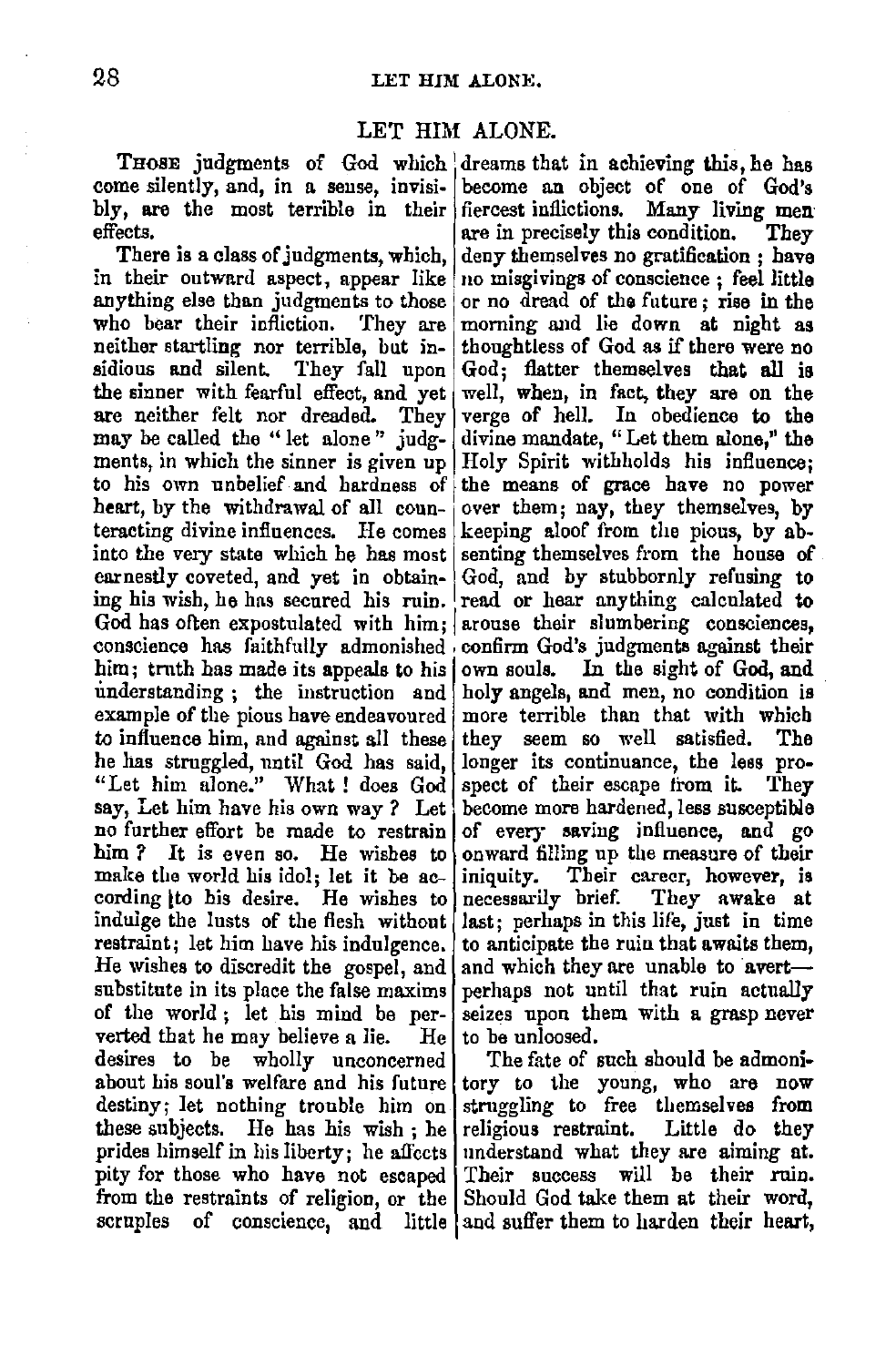they will be placed in a condition the pleasures of  $sin for a season$ . Rather most hopeless. Infinitely better for should they welcome every possible ill them to suffer all the afflictions which of life, than to provoke God to turn may be appointed for Christians in this from them, and say in his displeasure. life, than on such terms to enjoy the "Let them alone."

### THE WORLD OPPOSED TO CHRISTIANS.

"If the world hate you, ye know that it hated me before it hated you. If ye were of the world, the world would love his own : but because ye are not of the world, but I have chosen you out of the world, therefore the world hateth you."-JoHN XV. 18, 19.

hate the Christian; and yet it is ex-<br>plained in that Book which explains all the perplexities and incongruities of human nature. It tells us distinctly that the carnal heart, that is, the natural heart, that with which we are born, is enmity against God. Therefore, if the world be now what it was, though very much, I admit, improved in its general tone; and if the Christian<br>be what he once was, then the same antipathy must exist still. It may be differently developed, but it must still<br>exist. The world is not radically The world is not radically changed; it is improved-there is no doubt of that, but still it is the world; and the Christian is not radically dif. ferent from what he was in St. John's days. If he be what he was, he **is a** man born again, the Christian whom the world knoweth not. If this be the case, these two are opposites-light and darkness, truth and error, the kingdom of Christ and the kingdom of Satan-<br>and therefore a world that not only cannot appreciate the traits of your cha- racter, but that also disapproves of them, as far as it knows them, will proceed a step further, and hate you, and **a** step furtller, and show that hatred by trying· to exterminate and extinguish you; but as it cannot kill in the present day, at least in this country, it will misrepresent you. Are you earnest? It will say, you have a heated imagination. Are you strict and consistent? It will say, you are a hypocrite. Are you a professor of **a** purer and **a** nobler creed? It will be said, it is because you seek applause, or reward of men. you seek applause, or reward of men. hath bestowed on us, that Everything you do will be miscon- called the sons of God!"

I<sub>T</sub> seems strange that the world should strued; everything that you are will be misrepresented. But when the world has the power, as it has in Tuscany, then it assumes another and **a** sterner  $feature, - it puts you in prison, and would, if it could, remark the mass across the same.$ of St. Bartholomew, and reproduce the<br>scenes of an age that some thought<br>had passed away, but that seems in some parts of Europe to be coming on again. Thus, the world cannot appreciate our principles; it disapproves of them; it hates those who are the exponents of them.

Well, what are we to infer from all this? First, be comforted, it has been so from the beginning; and therefore, the world was and is the world still *;*  and the Christian, whether in former days, or our own, was and is the Chris• tian still. Has tile world about. us become Christian? or ars we become worldly? Why has the contrast failed? why has the antagonism ceased? Are we faithful, true, stedfast, firm exponents of Christianity, living epistles, the lights of the world, the salt of the earth *?* I speak as unto reasonable men: judge ye. But let us recollect also for our comfort that, if we are thus treated, the world passeth away; it does not last for ever. And let us re-<br>collect that one day we shall be manifest, for the sons of God shall be made manifest. The world will then have passed away, and we alone shall inherit the kingdom. Above all rejoice ia this, that whoever hates. us, God does not. Whoever condemns, God aequits. "Be• hold what manner of love the Father hath bestowed on us, that we should be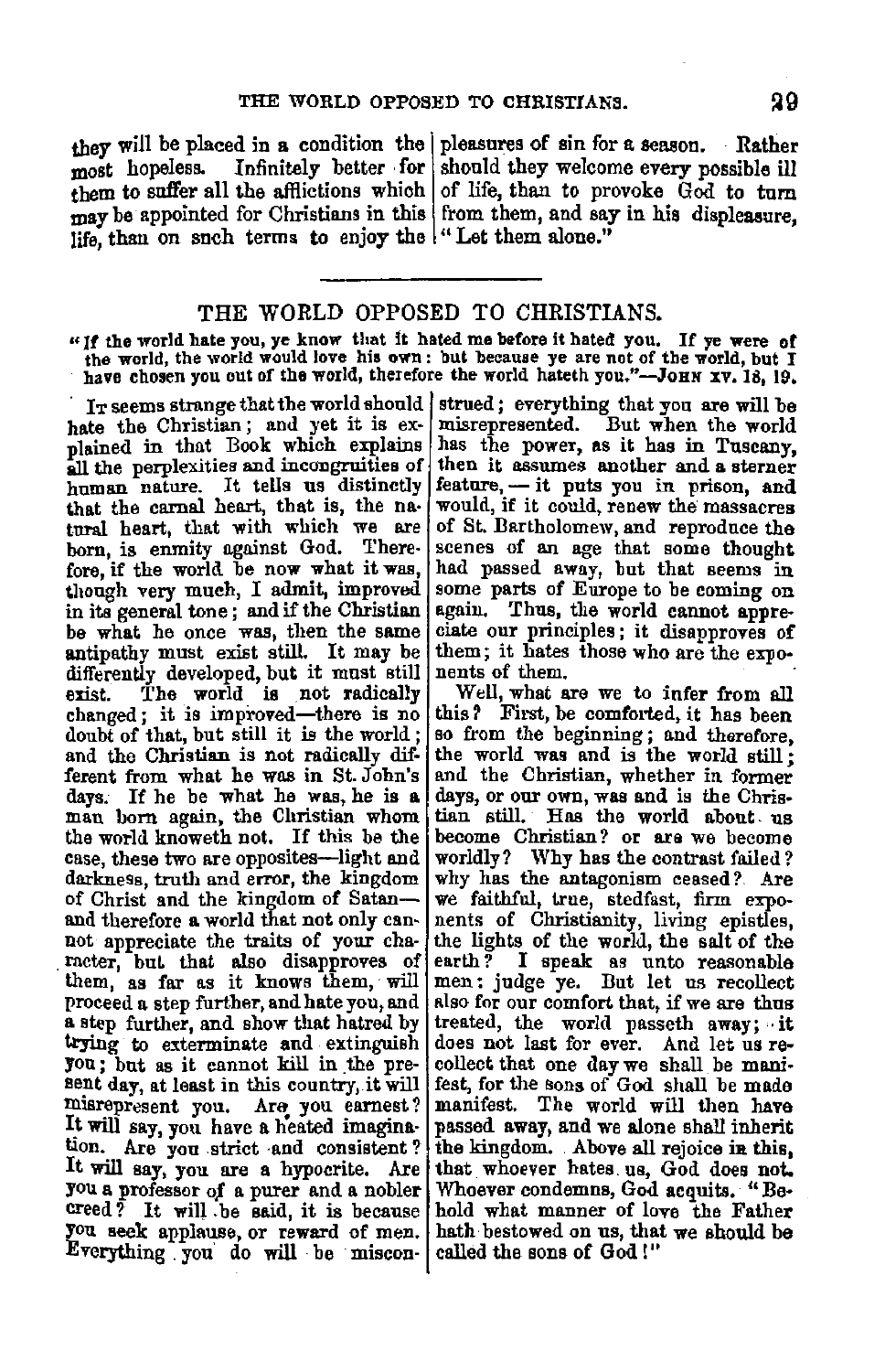The world will be what it has ever ples, or compromise the higher service been; let us not fear it, or be alarmed of our Master in heaven. Allegiance on account of what man feels, but see that in the world we are not of it, but superior to it in life, in aim, in character, in hope. Let our position in reference to it be held fast, the position of protest against its evil, and of usefulness in efforts to do it good, and awaken it to a sense of the need, the value and pre-<br>ciousness of the Gospel of Christ. Let us never forget that there is a distinction, not mechanical, nor visible, hut real, spiritual, and inner, between the Church aml the world, between onewho is born again and one who is not. It is very important that that difference, that mighty chasm, should not be in imagination filled up, in fact it never can be. Either we must go over to the world and be of it, or the world must<br>come over to us and be one of us: but as long as the world and the Church exist, so long it is light and darkness, truth and lerror, and there will be opposition, there must not be compromise.

We must never, under any circumstances, conceal our distinctive princi• due time we shall reap if we faint not.

of our Master in heaven. Allegianci to Him is first and last. Duty to Hin is the supreme and governing conside ration. All must give way to this, and this must give way to nothing. On light must shine in the world as in the sanctuary. Our character must be distinct and definite in the ontward as in<br>the inward circle. The world must come to us, we cannot go to the world. We need not be sour, exclusive, bigoted; but we must be firm, stedfast immovable. Great decision may be combined with great gentleness. The combined with great gentleness. firmness of the reek and the flexibility of the wave are not contradictions. For this purpose let us study the Great Example, imbibe his spirit, and **draw**  inspiration from that ever accessible<br>but never exhaustible fountain. We are in an alien country--our quietest re-<br>treats are bivouacs, not homes. Let us<br>walk as pilgrims and strangers, looking for a city and a better country. So pa• triarchs sojourned-so martyrs lived of whom the world was not worthy. In

## MARKS OF TRUE RELIGION.

Prayer is delightful-Christians are *Hour*. beloved--the world is felt to be a

SIN is a. burden-the Saviour is I broken idol-Heaven and Christ's SIN is a burden---the Saviour is broken idol-Heaven and Christ's<br>precious---the Word of God is sweet- presence are longed for. --Leisure

## A MAN WITHOUT CHRIST.

-condemned by conscience, by the God." He may walk and think and holy beings of the universe, by God act; he may have a commercial, litehimself. He is enslaved by "the law of sin and death "-he is the dupe and | Christ he has not. He has no risings the victim of sin--he " walks accord- | of heart, through his mediation, to the the victim of  $sin$ --he "walks according to the flesh"-he "minds the flesh" | Divine Father; he has not His spirit.

WITHOUT Christ, man is condemned |-he is "dead "-he is " enmity against rary, or an intellectual life, but life in

### MONTHLY SUMMARY OF PUBLIC AFFAIRS.

mally declared by our Government, a proceeding in which by far the greater portion be reverently and devoutly observed by all of the Members of Parliament and their con- her Majesty's loving subjects, as they stud{ stituents for the present sympathize.-A day the favour of Almighty God, and would

WAR with Russia has at length been for- for solemn fast, humiliation, and prayer,"has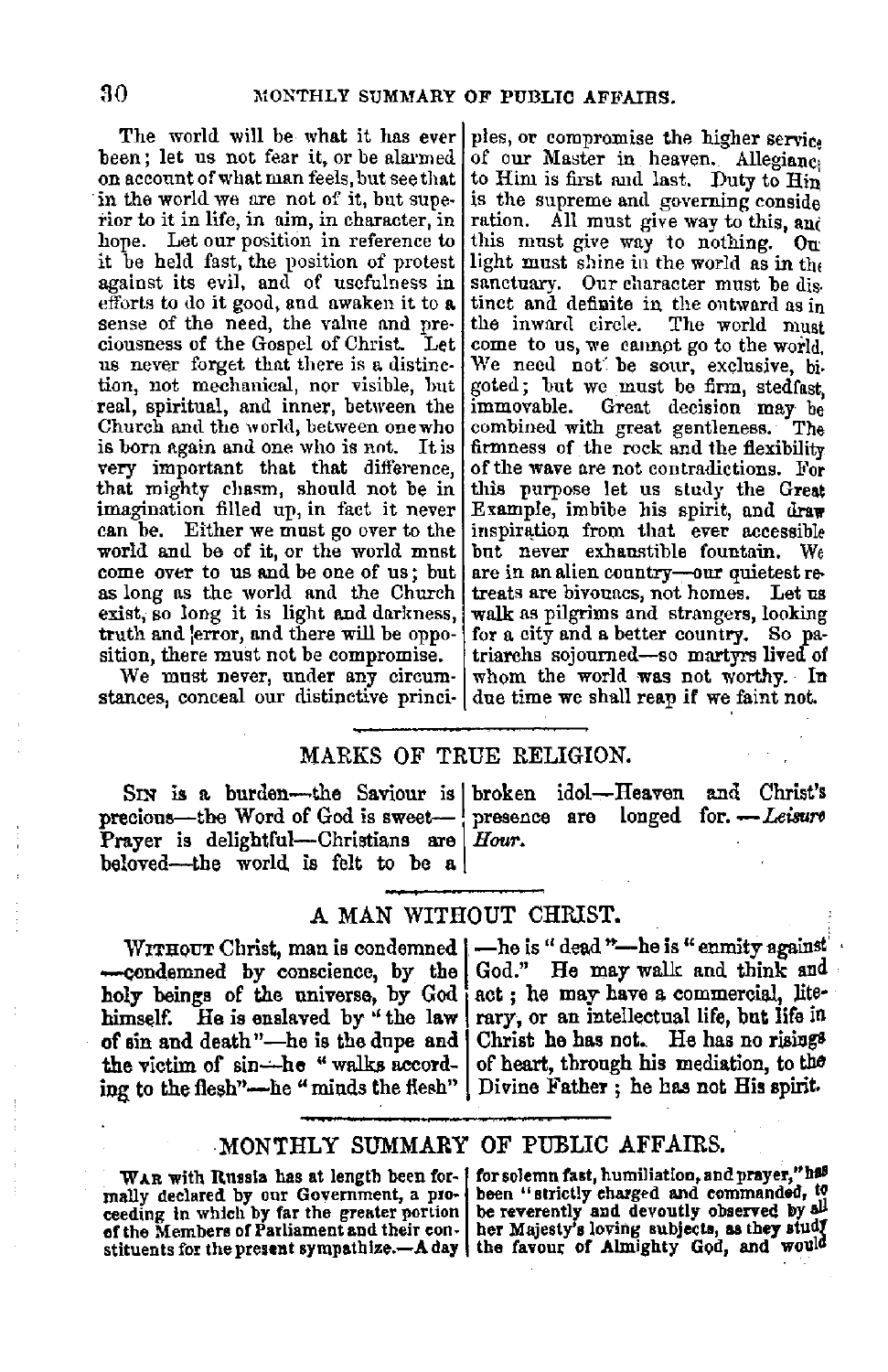avoid his wrath and indignation;" and a to yield his long cherished and publicly<br>royal edict has been issued to the Arch-| avowed convictions to party feeling, and bishops and Bishops of England, "to com- pose a form of prayer to be used in all churches, chapels, and places·of worship," The people generally have obeyed the royal mandate, and have thereby given their own, and sought the sanction of Almighty God to shoot and kill those for whose welfare we are commanded to pray, and to whom we are all enjoined to return good for whom we are all enjoined to return good for Several measures for remedying the evils of evils of evil, by an authority which overrides that church rates, have been aunounced. The of earthly sovereigns or senates. Reports Preston dispute, between the workmen and of earthly sovereigns or senates. Reports Preston dispute, between the workmen and of victories gained over the Russians by the their employers seemsto become increasingly of victories gained over the Russians by the  $\vert$  their employers seemsto become increasingly<br>Turks, have been in circulation. At present perplexing, owing to the recent strike and not joined their respective regiments. The Stockport.—At the time this summary is Reform Bill has been postponed, for the going to press, the annual meeting of the reasons assigned in our last summary. In Baptist Missiona making the formal announcement of this, which and of our other annual denomina-<br>Lord John Russell was deeply affected. He tional gatherings, we shall make a report in Lord John Russell was deeply affected. He wept-as well he might, at being thus obliged our next number.

avowed convictions to party feeling, and<br>political expediency. All parties in the House, however; seemed to consider this course a happy consummation. **Alas!** even in reference to earthly politics our legis-<br>lators, like peccable Christians, may sing, with our British Psalmist-

#### "How fickle and how false we be l"

Turks, have been in circulation. At present | perplexing, owing to the recent strike and<br>the officers of the Anglo-French army have | urn-out of several thousands of arisans at<br>not joined their respective regiments. The |

# DENOMINATIONAL INTELLIGENCE,

#### RECOGNITION SERVICES.

**TWERTON, BATH, on March, 13th.--Mr. G.<br>Clarke, late of Weedon, Northampton**shire, was recognized as pastor. The Rev.<br>Messrs. Winter, of Bristol; Warsel, of Bath. and Morris of Clifton, conducted the solemn and interesting services.

#### SPECIAL SERVICES.

WYKEN, WARWICKSHIRE.-Enlargement of School Rooms-On Monday evening, March 13th, a service was held to oom. memo:rate the enlargement of the School Room, when the pastor, Mr. Sargent, delivered an address to a large and attentive congregation from 2 Chron. vi. 40, 41. During the last year the remaining debt on the chapel has been extinguished, and the expense of the enlargement is<br>nearly obtained; there is, however, remaining a debt of  $\pounds130$ , the original cost of the School, the interest of which presses heavily on a poor people.

#### MINISTERIAL CHANGES.

- BUCKINGHAM.-The Rev. E. Johnson, of Bradford College, has entered upon the<br>pastoral oversight of the Baptist Church to which he had been unanimously invited.
- STOGUMBER.-The Rev., G. T. Pike, has acceded to the unanfluous invitation of the Baptist Church to the pastorate.
- WITHINGTON, ORMESCOT.—Mr. Moore, late<br>of Whitebrook, Monmouthshire, has com**menced his stated labours as pastor of the** Baptist Church.
- ABERGAVENNY.-Rev. J. C. Butterworth, late of Kingstanly, entered upon the pastorate of the Baptist Church, April 16th,
- PORTSEA, KENT STREET.-The Rev. Joseph Davies, from Arnsby, Leicestershire,
- BRISTOL, OLD KING STREET.-The Rev. **G. H. Davies has resigned the pastorate.** to become the travelling secretary of the. Protestant Alliance.<br>LONDON, SALTER's HALL.-The Rev. Jesse
- Hobson has resigned the pastorate.<br>URTON-ON-TRENT,—The Rev. J. Y.
- BURTON·ON-TRENT,-The Rev. Aitchison, has expressed his intention to resign his connexion with the first Baptist Church, assembling in Salem Chapel, at the end of June.
- WAKEFIELD.-Mr. W. Calcroft has resigned the pastorate of the Baptist Church in this<br>town.

PRESENTATION SERVICES.

- CHALPORD, GLOUCESTERSHIRE.-The Rev. R. White, pastor of the Baptist Church,<br>having accepted an invitation to the Church at Appledore, Devon, a social tea-meeting was held, Jan. 17, Rev. W.Yates, of Stroud, presided, who with several other ministers and friends addressed the meeting, on the presentation of several standard works to Mr. White, as a token of respect from, the Church and Congregation over which<br>he presided six years.
- TODERMURY, MULL, SCOTLAND.-Rev. A. Grant was presented by his friends on March 10th, with an elegantly bound copy of the Holy Scriptures, and a pair of gold spectacles, as a token of their esteem and gratitude for his services during the past
- WALWORTH, EAST STREET.-A social teameeting was held, March 2nd, at which the Pastor, Mr. Chislett, was presented with a purse, contents not stated, Dr. Kitto's Pictorial Bible in two volumes, and Dr.